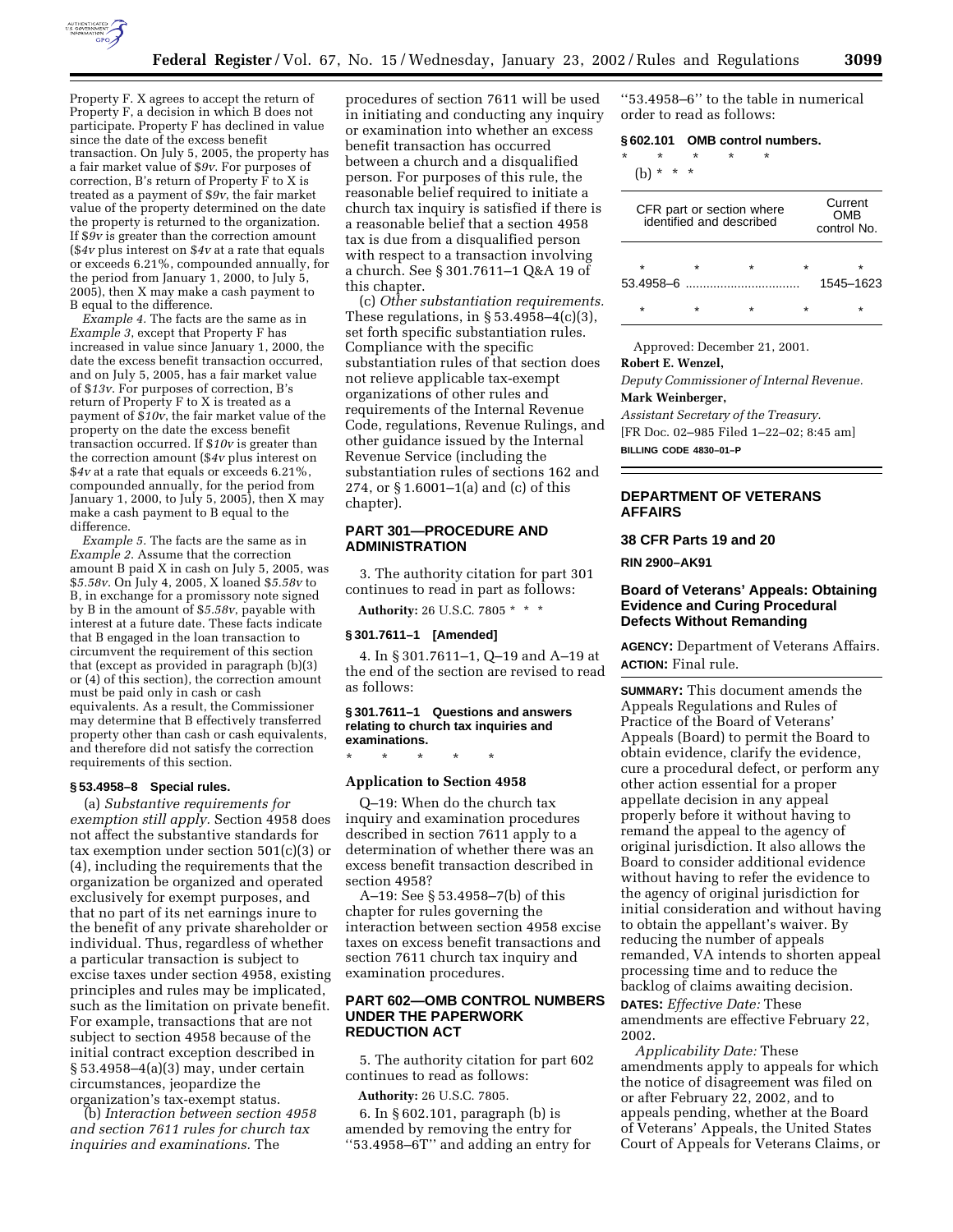the United States Court of Appeals for the Federal Circuit, on February 22, 2002.

**FOR FURTHER INFORMATION CONTACT:** Steven L. Keller, Senior Deputy Vice Chairman, Board of Veterans' Appeals ((202) 565–5978), or Michael J. Timinski, Attorney, Office of General Counsel ((202) 273–6327), Department of Veterans Affairs, 810 Vermont Avenue, NW, Washington, DC 20420.

**SUPPLEMENTARY INFORMATION:** The Board of Veterans' Appeals (Board) is the component of the Department of Veterans Affairs (VA) in Washington, DC, that decides appeals from denials of claims for veterans' benefits.

On August 6, 2001, VA published a notice of proposed rulemaking (NPRM) which would permit the Board to obtain evidence and correct procedural defects without remanding the case to the agency of original jurisdiction. 66 FR 40942 (2001). We received seven comments: Two from individuals; three from veterans service organizations; one from a state department of veterans affairs; and one from an association of attorneys.

For the reasons described below, we are adopting the regulations largely as proposed, but with some amendments based on the comments and other concerns.

#### **Changes to Proposed Regulations**

One commenter suggested extensive changes to Rule 903 (38 CFR 20.903), relating to notification of evidence secured and law to be considered by the Board and opportunity for response. While we decline to follow all of the suggestions, we have amended Rule 903 to clarify that the appellant may, within the 60-day period, submit evidence and argument relating to the evidence or law. Proposed Rule 1304(b)(2) (38 CFR 20.1304(b)) implicitly provided the right to submit evidence and argument in connection with the Board's consideration of evidence or law not previously considered by the agency of original jurisdiction.

We decline to adopt the commenter's suggestion that the Board's notice include a statement of the weight the Board intends to assign to new evidence or law, an assessment of whether the evidence or law is ''determinative, significant or of minimal impact,'' a statement of whether the new evidence or law will likely result in the denial of the appeal, and a list of the claimant's options. These matters are generally not determined until the Board weighs the evidence and decides the appeal. The purpose of our amendments to § 20.903 is to ensure that an appellant receives

adequate notice of new evidence obtained by the Board and of law that the Board intends to consider, as well as an opportunity to respond with additional evidence or argument; the purpose is not to give an appellant advance notice of the decision the Board intends to make in an appeal. Our purpose is adequately served by providing the appellant with a copy of the evidence obtained by the Board, a copy or summary of the law to be considered, and an opportunity to submit relevant evidence or argument in response.

Another commenter suggested that, in connection with the Board's consideration of law not already considered by the agency of original jurisdiction, we should provide a copy or summary of the law, rather than a copy or ''reference'' to the law. We think this is a good suggestion and have incorporated it into Rule 903(c).

The same commenter suggested that, when the Board secures evidence not provided by the appellant, the Board should provide a copy of that evidence to the appellant. Because that was our intent, we have clarified Rule 903(b) to make it explicit.

Further, that commenter asserted that the record development procedures in 38 CFR 19.9 lack provisions to make this record development comply with the notice and other requirements of the Veterans Claims Assistance Act of 2000 (VCAA), Pub. L. 106–475, 114 Stat. 2096. We agree and have amended proposed § 19.9(a)(2) to clarify that any development undertaken by the Board will comply with 38 CFR 3.159(a) and (c)–(f), which implements the VCAA. Those provisions delineate the obligations of VA and the claimant with respect to obtaining evidence. Section 3.159(b) relates to notices VA must give when it receives a substantially complete or incomplete application. Because that notice is normally given in the earliest stages of claim processing, even before evidence gathering begins, § 3.159(b) was designed for implementation by regional offices. Application of those provisions to the Board would be inapt. Nevertheless, because under § 19.9(a)(2) the Board could provide the notice, we have made other amendments to § 19.9(a)(2) to provide the same protections afforded by the VCAA.

We have added a provision (38 CFR  $19.9(a)(2)(ii)$  to ensure two things: First, if the Board undertakes to provide the notice required by 38 U.S.C. 5103(a) and/or 38 CFR 3.159(b)(1), the appellant shall have not less than 30 days in which to respond to that notice. Second, because 38 U.S.C. 5103(b) appears to

give the claimant one year to provide the evidence requested of the claimant in the notice, we have clarified that, if the appellant submits relevant evidence within one year of the notice but after the Board's decision, the evidence will be referred to the agency of original jurisdiction. If that agency makes a favorable determination based on that evidence, the effective date of the determination will be the same as if the Board had granted the appeal. This latter rule is based on Rule 1304(b)(1), which relates to evidence submitted to the Board before its decision, but not accepted in connection with the appeal.

We have modified Rule 903(c) to make explicit that, in two situations, the Board need not notify the appellant that it intends to consider a law not considered by the regional office: (1) If the Board intends to grant the benefit; or (2) if the appellant or the appellant's representative has advanced or otherwise argued consideration of the law in question. If the Board intends to grant the benefit, there is no need to delay the claim with notice. Similarly, if the appellant has raised the applicability of a law, then he or she has already been heard with respect to the law, and Rule 903(c)'s purpose has been satisfied. Accordingly, there would be no need to go through these notice procedures in either of these situations.

We have also corrected an erroneous reference in proposed § 20.903(b).

#### **Alternative Approach**

One commenter suggested an alternative approach. Under this approach, if a case requires additional evidence, a Board member would prepare a memorandum listing such evidence. Personnel from the Veterans Benefits Administration (VBA), the part of VA that operates the regional offices, would be temporarily assigned to the Board and would complete the required development. When the development was completed, the appellant would be given the choice, as under prior regulatory procedures, of having the Board decide the case or first having the regional office make another decision, based on the additional evidence.

The chief efficiency in this approach would probably be that experienced VBA personnel would be developing the evidence, rather than the Board, which has essentially no experience in such matters. On the other hand, the approach would not eliminate remands to the regional offices to decide a claim based on new evidence, since the appellant could decline to waive initial regional office consideration.

While we appreciate this thoughtful suggestion, we do not believe that it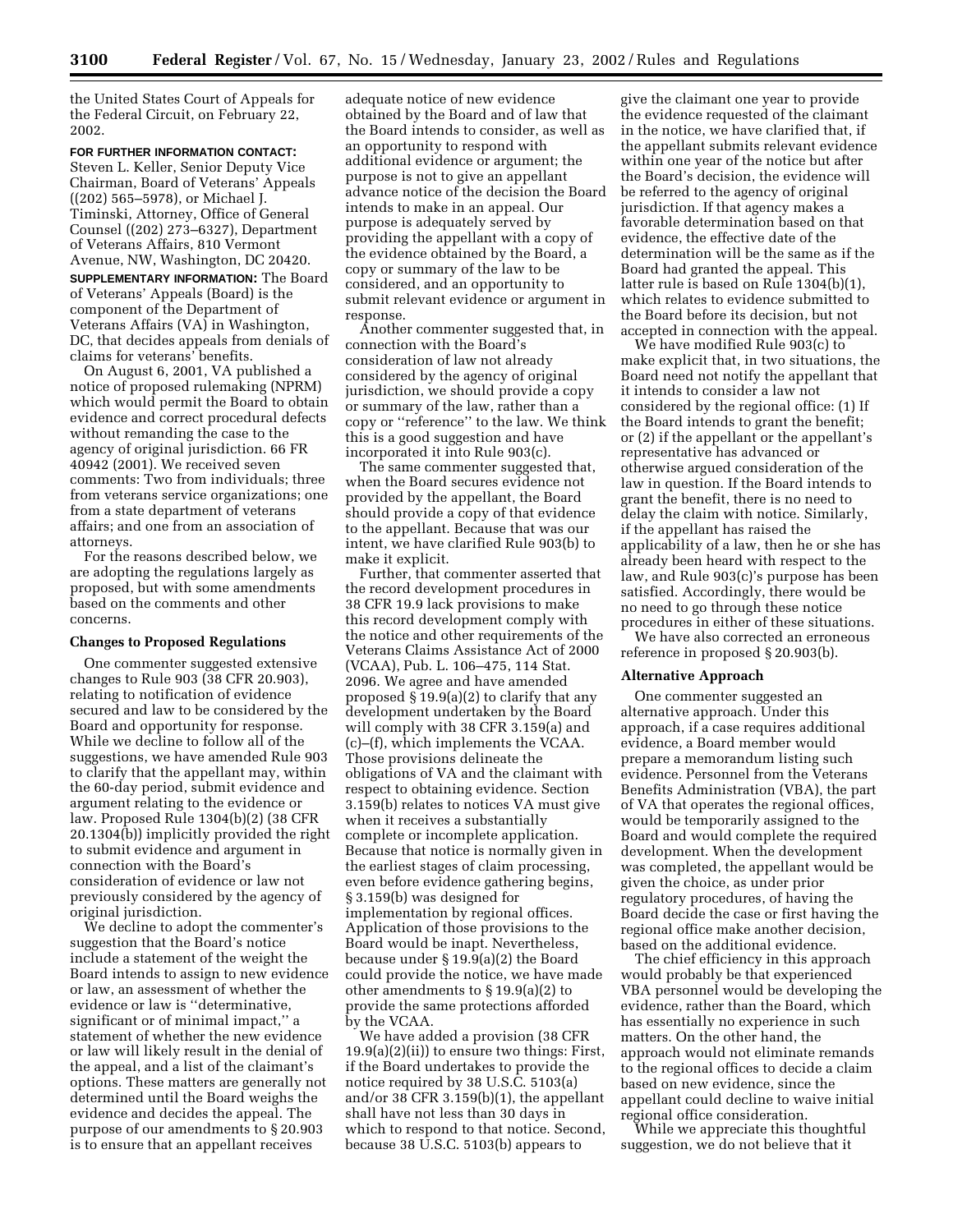would do as much to relieve pressure on *1. Procedural Issues* the regional offices.

# **Hearings**

One commenter suggested that the Board's rules should provide a right to a hearing when the Board is considering new evidence. While we understand the concern motivating this suggestion, we think that Rule 1304(b), which permits a hearing upon a showing of good cause, is sufficient to protect the appellant's right to due process.

First, there should be no question that these regulations provide substantial due process protections when the Board develops new evidence: We have amended 38 CFR 20.903(b) to provide that, if the Board obtains pertinent evidence not submitted by the appellant, the Board will provide the appellant a copy of the evidence and 60 days to submit additional evidence or argument in response.

Second, evidence submitted after an appeal is transferred to the Board is not a new situation. The Board has dealt with it for many years. *Compare* 38 CFR 20.709 (2001) (procurement of additional evidence following a hearing) *with* 38 CFR 19.164 (1983) (same), *published in* 48 FR 6961 (1983); *also compare* 38 CFR 20.1304(b) (evidence submitted after certification and transfer) *with* 38 CFR 19.174 (1983) (same), *published in* 48 FR 6961 (1983). While in the past, Board consideration in the first instance required the appellant to waive initial consideration by the regional office, 38 CFR 20.1304(c) (2001), a hearing would have been available—and is still available—upon a showing of good cause, *id.* 20.1304(b).

We think this time-tested approach will adequately serve the interests of veterans both in being heard and in receiving a prompt decision on appeal. In sum, we believe we are protecting the important due process rights of all appellants.

## **Objections**

The veterans service organizations and the association of attorneys opposed the proposed rule. In general, their reasons for opposition fell into four categories: (1) Procedural issues relating to the rulemaking; (2) alleged legal barriers to implementation of the proposed rules; (3) alleged conflicts with the VCAA; and (4) policy issues which allegedly make adoption of the rule unwise. In addition, one commenter raised questions concerning the effective date of these rules.

We do not agree with these objections. We will address them in turn.

One commenter felt the 30-day comment period was too short and suggested that, in connection with publication of the final rule, we announce another 30-day comment period. We decline to do so.

As we explained in our NPRM, 66 FR at 40944, we chose a 30-day comment period because of the exigent nature of the backlog of claims at our regional offices. We received thoughtful comments from a number of commenters. While we are always interested in comments from the public relating to our rules, we do not see any particular interest that would be served by reopening the comment period.

## *2. Legal Barriers to Regulations*

Several commenters suggested that provisions of the proposed rule conflict with general legal principles or particular statutes that would prevent the rule's adoption.

a. The Board's Status as an Appellate Body Prevents it From Developing Evidence

Three commenters asserted that the Board does not have the authority to develop evidence because it is an appellate tribunal and hence limited to review of the record below. We have examined the applicable statutes and court decisions interpreting them. We do not agree that the nature of the Board's administrative appellate review excludes the possibility of securing and ruling on evidence or ruling on issues of law that were not decided by the agency of original jurisdiction.

As a general matter, an agency's administrative appellate body has all the power the agency has in the initial decision process—in VA's case, the process at the regional offices—and the power to receive additional or supplemental evidence. 2 Am. Jur. 2d *Administrative Law* §§ 372, 375 (2000). Other agencies have issued regulations authorizing their administrative appellate bodies to secure and review new evidence. *See* 42 CFR 404.976(b)(2) (in appeals from decisions of Social Security Administration administrative law judges, Appeals Council has authority to obtain additional evidence if needed); 29 CFR 1614.404(a) (in appeals from decisions of administrative judges, the Equal Employment Opportunity Commission may supplement the record by investigation or other procedures); *see also Chrysler Corp.* v. *Federal Trade Comm'n,* 561 F.2d 357, 362–63 (1977) (on appeal from initial decision, FTC could supplement record with evidence it obtained).

Because the statutes governing the Board do not withhold the power to receive additional evidence, which is generally held by administrative appellate bodies, we believe the Board also holds that power.

Moreover, in our view, VA's statutory scheme supports the Board's development of evidence. For example, the United States Court of Appeals for Veterans Claims (CAVC) has held that 38 U.S.C. 7109, which authorizes the Board to obtain expert medical opinions from outside VA, is an enabling provision which supplements the Board's inherent authority to secure medical opinions from within VA. *Winsett* v. *West,* 11 Vet. App. 420, 426 (1998) (Board has the authority, and in many cases the duty, to obtain an expert medical opinion irrespective of section 7109), *aff'd,* 217 F.3d 854 (Fed. Cir. 1999) (unpublished opinion). Furthermore, the CAVC has indicated that evidentiary development by the Board is consistent with statutory authority also suggestive of a Board factfinding role. *Austin* v. *Brown,* 6 Vet. App. 547, 551 (1994); *see also Gilbert* v. *Derwinski,* 1 Vet. App. 49, 52 (1990) (Board is an administrative tribunal which functions as a fact finder in a manner similar to that of a trial court, although, for the most part, in a nonadversarial setting).

To support its assertion that the Board's status as an appellate body prevents the Board from developing evidence, one commenter cited a number of cases, including *Nolen* v. *Gober,* 222 F.3d 1356 (Fed. Cir. 2000); *Winters* v. *Gober,* 219 F.3d 1375 (Fed. Cir. 2000); *Hensley* v. *West,* 212 F.3d 1255 (Fed. Cir. 2000); *Smith* v. *Brown,* 35 F.3d 1516 (Fed. Cir. 1994); and *McCormick* v. *Gober,* 14 Vet. App. 39 (2000). We have reviewed those cases. While some of them deal with the nature of review by the CAVC, none of them stands for the proposition—or even implies the proposition—that the Board cannot develop evidence.

With respect to the Board applying law not considered by the regional office, the CAVC has never held that the Board is barred from such consideration, only that the appellant must be given notice and the opportunity to submit evidence and argument on that point. *e.g., Sutton* v. *Brown,* 9 Vet. App. 553, 564–67 (1994). Our amendment to Rule 903 meets this standard.

Accordingly, we conclude that the Board's status as an appellate body does not bar it from developing evidence or considering law not considered by the regional office.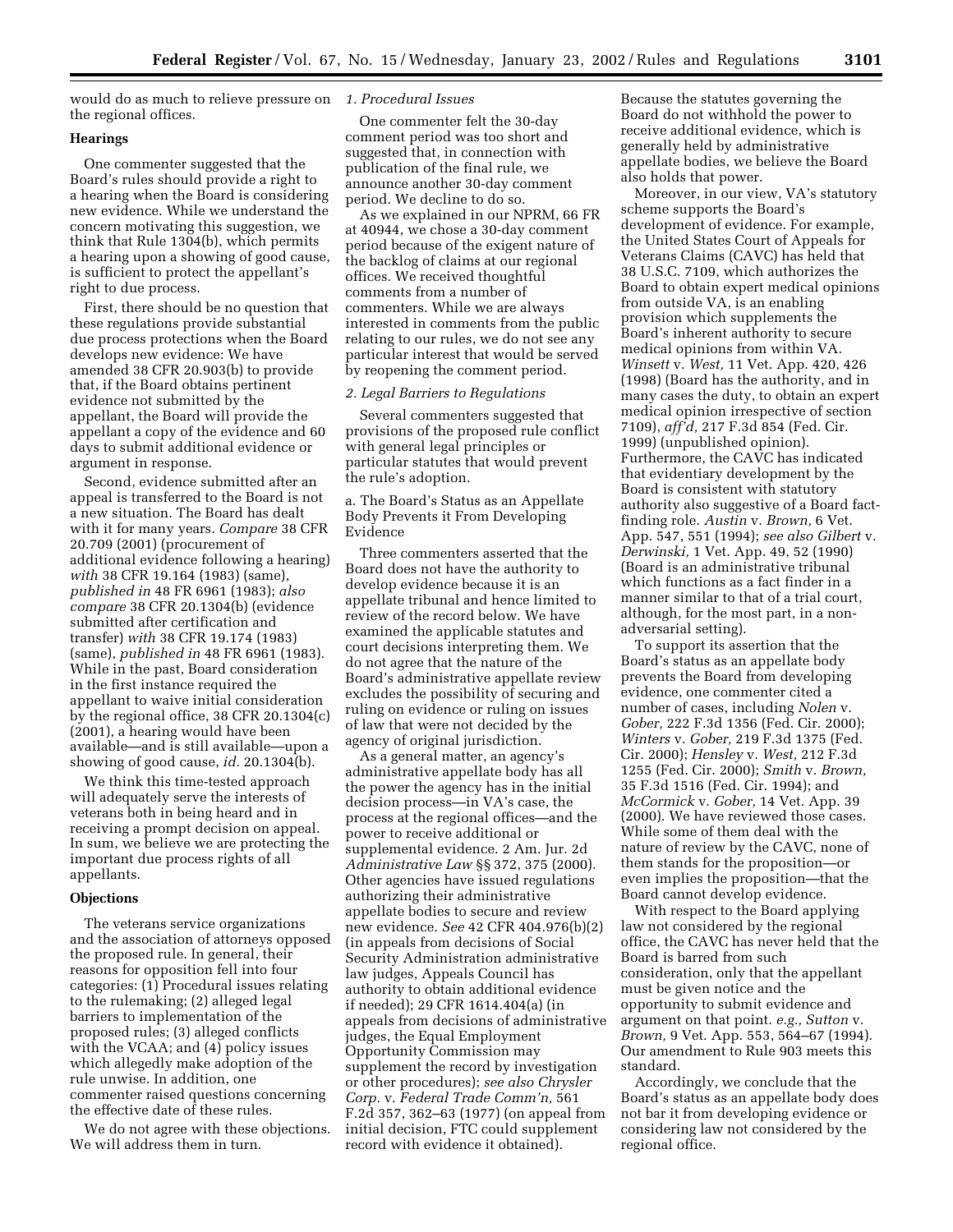b. Statutes Prohibit the Board From Developing Evidence or Curing Procedural Defects

Several commenters asserted that various statutes, 38 U.S.C. 511, 7101, 7104, 7105, and 7105A, prohibit the Board from developing evidence. We have carefully reviewed those statutes. We find nothing in any of them prohibiting or precluding the Board from developing evidence.

One commenter referred extensively to what various statutes ''contemplated.'' For example, this commenter stated that 38 U.S.C. 7104(a) ''does not contemplate that the Board is to cure procedural defects.'' This is the text of that statute:

All questions in a matter which under section 511(a) of this title is subject to decision by the Secretary shall be subject to one review on appeal to the Secretary. Final decisions on such appeals shall be made by the Board. Decisions of the Board shall be based on the entire record in the proceeding and upon consideration of all evidence and material of record and applicable provisions of law and regulation.

Nothing in the statute refers to procedural defects, much less to curing them. The commenter provided no authority for its conclusion. Because we disagree with the commenters that any statute prohibits or precludes the Board from engaging in the activities mentioned in the proposed rule, we decline to make any change based on these comments.

That same commenter asserted that VA had never before interpreted 38 U.S.C. 7104(a) to authorize the Board to obtain evidence or cure procedural defects. While that may be true, the Board has long been authorized by statute to collect evidence in connection with a hearing, 38 U.S.C. 7107(b), and in connection with a request for independent medical opinions, *id.* 7109. Further, the commenter ignores the fact that the substance of Rule 901(a) (38 CFR 20.901(a)), relating to Board requests for medical opinions from VA's Under Secretary for Health (formerly the Chief Medical Director), has been in the Board's published rules of practice for more than 35 years. *See* 38 CFR 19.144 (1965) (expert medical opinions), *published in* 29 FR 1464, 1468 (1964). The commenter also fails to consider the Board's ability to cure some procedural defects, e.g., clarification of the issues on appeal or whether the appellant wants a hearing before the Board, without remand, which has been in the Board's appeals regulations since 1996. *See* 38 CFR 19.9(a). Regardless of whether VA has previously interpreted section 7104(a) to permit the Board to

obtain evidence and cure procedural defects, that interpretation is consistent with all governing statutes.

Accordingly, we do not accept the proposition that statutes in title 38, United States Code, bar the Board from obtaining evidence or curing procedural defects.

c. Statutes Require Waiver of Consideration by the Regional Office When Evidence is Developed by the Board

One commenter asserted that the proposed amendment to 38 CFR 20.1304, which would allow the Board to consider evidence that it obtains or that is submitted to it, without having to refer the evidence to the agency of original jurisdiction for initial consideration in the absence of the appellant's waiver, is inconsistent with the statutory language of 38 U.S.C. 7104(a), 7105(a), 7109(a), and 7109(c). This commenter offered no authority for this proposition, other than to assert that, (1) as an appellate body, the Board is limited to the record before the Secretary, and (2) the amendment represents a change.

As discussed above, we think administrative appellate bodies generally are not limited to the evidence developed below, and that the Board in particular is not so limited. With respect to the comment that these amendments represent a change in policy, we agree. However, VA has the right to amend its regulations as long as the amendments do not conflict with statutes. We have carefully reviewed the cited statutes, and find nothing in them that would prohibit or preclude the change. Accordingly, we reject this objection.

Another commenter argued that 38 U.S.C. 7101 and 7104 prevent the Board from generating determinations which have not been subject to prior agency adjudication and review. The commenter offers no other authority for this proposition. We have reviewed those provisions carefully and find in their text no support for the commenter's argument. We reject this argument.

The same commenter argued that, by considering laws not considered by the regional office, the Board would unlawfully relieve the regional office of its obligation to follow all applicable statutes and regulations. The argument appears to be this: If the Board considers a law not considered by the regional office and decides the case without remand, it will have sanctioned the regional office's failure to consider the law.

The only authority the commenter offers for this proposition is a case

which reiterates the axiom that agencies must act in accordance with applicable statutes and regulations. *Paralyzed Veterans of America* v. *West,* 136 F.3d 1434, 1436 (Fed. Cir. 1998). That axiom provides no support for the proposition that an administrative tribunal has no authority to apply law not applied by an inferior tribunal. If a regional office has failed to consider an applicable law, it is important that the law be considered in connection with the claim, but whether the consideration is made by the Board in the first instance or by the regional office on remand from the Board is not important. The Board's functions include correction of errors by the regional offices. For the reasons stated in the NPRM, we have decided to have the Board make such consideration in the first instance. We therefore reject the commenter's argument.

#### *3. Conflicts With the VCAA*

a. The Board Has No Jurisdiction To Implement the VCAA

Two commenters asserted that any evidence development by VA requires application of the VCAA and that, because the Board has no authority to implement that Act, the Board cannot develop evidence. The only argument advanced in support of this proposition is that the VCAA specifies that the Secretary provide assistance but does not mention the Board.

The VCAA requires the Secretary of Veterans Affairs to provide certain types of assistance in connection with a claim for benefits. By statute, the Board stands in place of the Secretary in connection with appeals. 38 U.S.C. 7104(a). Even if we were to associate some significance with the fact that the VCAA does not mention the Board—which, since it also does not mention agencies of original jurisdiction, we do not—the Secretary can delegate his VCAA obligations, which he is doing by publishing this regulation. Therefore, we reject this argument.

b. The Regulation's 60-Day Time Periods for Response Conflict With the One-year Time Period Set Forth in the VCAA

One commenter, without specifying any statutory or regulatory provisions other than ''the VCAA,'' asserted that an appellant is always entitled to a oneyear response period because of the VCAA. We do not agree.

New Rule 903, relating to notification of evidence secured and law to be considered by the Board and opportunity for response, provides a 60 day response period. The VCAA does not prohibit or preclude such a period.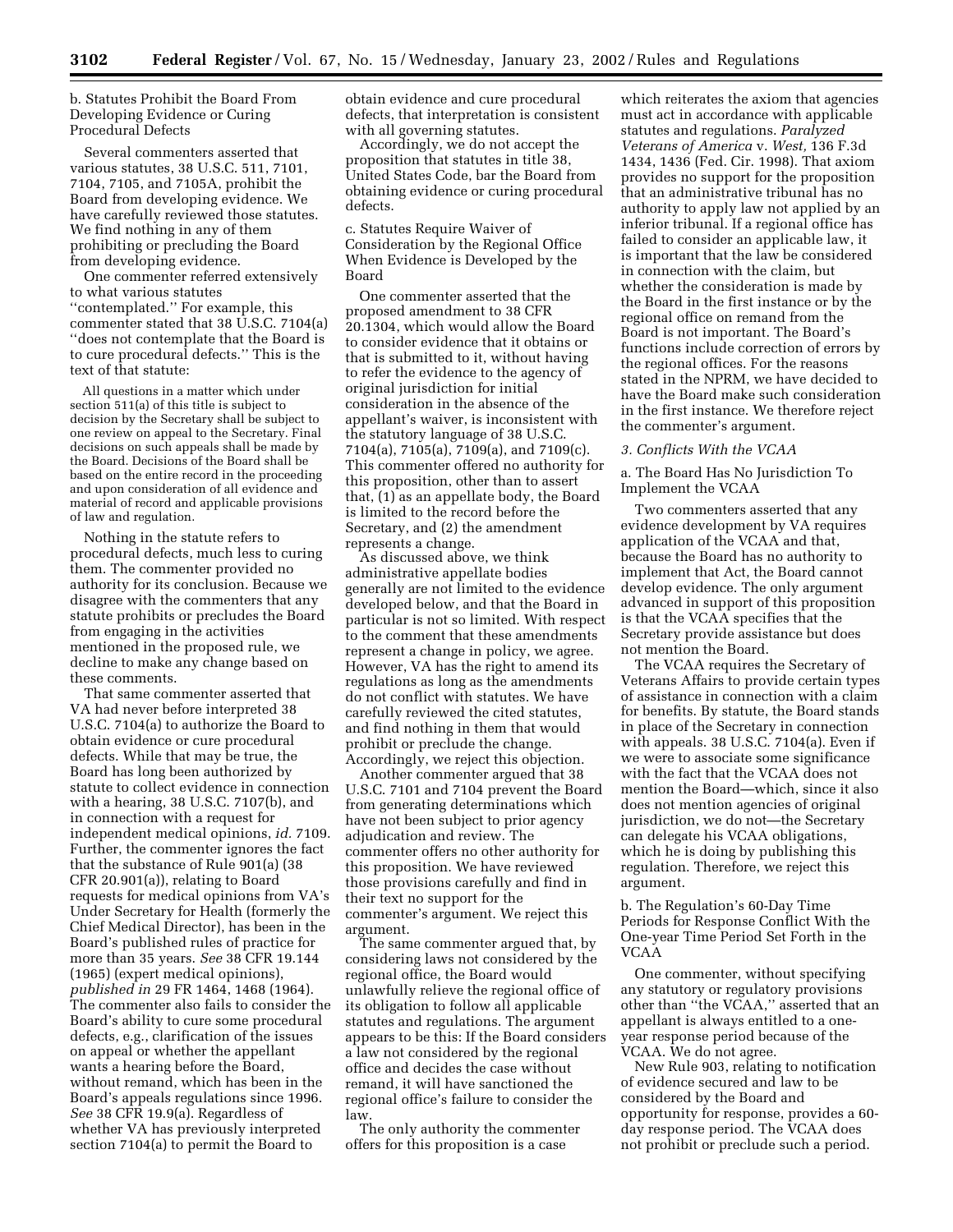The only one-year period provided by the VCAA is mentioned in 38 U.S.C. 5103(b). Under 38 U.S.C. 5103(a), when VA receives a substantially complete application for benefits, it must notify the claimant of any information, and any medical or lay evidence, not previously provided to the Secretary that is necessary to substantiate the claim. In the case of information or evidence that VA tells the claimant he or she must provide, section 5103(b)(1) provides that, if such information or evidence is not received by VA within one year from the date of the notification, no benefit may be paid or furnished by reason of the claimant's application.

This one-year period in the VCAA is expressly applicable to information and evidence requested from a claimant in VA's notification in response to receiving a substantially complete application. The limitation in section 5103(b)(1) simply does not apply to an appellant's opportunity to respond to an opinion, evidence, or law, as set forth in new Rule 903.

We therefore reject this argument.

#### *4. Policy Issues*

Several commenters raised questions as to whether this increased authority for the Board made sense from a policy perspective.

a. Quality Problems at the Regional **Offices** 

Three commenters were concerned that, to the extent these regulations curtailed the Board's remand function, the quality of regional office determinations would suffer. As one commenter stated:

Appellate review is a quality control function. The goal (and perhaps intensity) of quality review is lost if the quality reviewer must itself correct the mistakes it finds. If the Board must correct the mistakes of the agency of original jurisdiction, the agency of original jurisdiction has no incentive to improve performance, and without having to ever acknowledge and correct its own mistakes, the agency of original jurisdiction is deprived of the means to learn from them.

We are sensitive to these concerns. However, a remand does not always connote error on the part of the regional office. For example, during the period October 2000 through March 2001, more than 27% of the Board's remands were based primarily on the need for the regional office to apply law which was not in effect at the time of the original decision. Similarly, during the period October 1998 through March 2001, between 5% and 10% of the Board's remands were based primarily on the appellant's request for a Board hearing

at the regional office, which may have been submitted subsequent to the filing of the appeal. In any event, we believe that VBA's quality-review programs will solve any perceived problem with quality.

## b. Inefficient Use of Resources

One commenter opposed the regulations in part because they would foster inefficient use of resources. Specifically, this commenter argued that Board employees possess a higher level of expertise than regional office employees, and that that higher expertise should be used where most appropriate, i.e., in reviewing regional office decisions, not in duplicating the regional offices' work.

As described in our NPRM, VA is now concerned with the very large backlog at the regional offices. At the end of August 2001, there were 367,000 original and reopened claims for service-connected disability compensation pending in VA's regional offices, double the number pending at the end of August 2000. Of the August 2001 cases, 40% (146,000 of 367,000) had been pending for more than 180 days, and 11% had been pending for more than a year (40,000 of 367,000). (The corresponding percentages in August 2000 were 28% and 8%, respectively.) We think employing the Board to help develop appealed claims will take pressure off the regional offices so that they can deal with these pending claims.

c. If Board Applies New Law, Claims Will Be Denied

One commenter argued that, if the Board decides a case based on law not applied by the regional office, the Board will deny the appeal because of inadequately developed records. The argument is essentially that the Board will consider the new law without providing the appellant an opportunity to submit evidence or argument.

The commenter does not take into account new Rule 903(c), which provides for notice to the claimant that the Board intends to consider such law and provides 60 days for a response. This approach is consistent with the CAVC's holding in *Sutton, supra,* and provides the appellant with an opportunity to present evidence and argument.

In addition, we have modified all three paragraphs in Rule 903 to clarify that the appellant may submit evidence and/or argument in response to the Board's notice.

d. Issues Relating to the Supplemental Statement of the Case

Two commenters raised questions relating to supplemental statements of the case (SSOC).

Generally, after a claimant files a notice of disagreement with a regional office decision, the regional office must prepare what the law calls a ''statement of the case'' (SOC). 38 U.S.C. 7105(d). An SOC includes a summary of pertinent evidence in the case, a citation to pertinent laws and regulations, a discussion of how those laws and regulations affect the decision, and a summary of the reasons for the decision. *Id.* 7105(d)(1)(A)–(C).

VA's regulations require the regional office to prepare an SSOC if the regional office receives additional pertinent evidence or the SOC is otherwise inadequate, such as where the regional office must apply new law in a case and the subsequent decision does not grant the benefits sought. 38 CFR 19.31. An SSOC is a document prepared by the regional office to inform the appellant of any material changes in, or additions to, the information included in the SOC or any prior SSOC.

One commenter appeared to assume that the Board would issue an SSOC if it considers new evidence or new law. It will not. The purpose of the SSOC is to provide the claimant with the reasons for the regional office decision so that the claimant can make an informed decision on whether to continue the appeal to the Board. Once a regional office transfers an appeal to the Board, this stage of the appeal is passed and there no longer is a need for an SSOC.

One commenter asserted that the Board's failure to provide an SSOC would eliminate a ''substantive due process right'' of the claimant. As discussed above, once an appeal has reached the Board, there is no reason to provide an SSOC, so no right is being eliminated.

We reject these arguments.

#### *5. Effective Date*

One commenter asserted that the new rules cannot apply to appeals pending on the date the rules become effective. Accordingly, it objected to our proposal that the amendments apply to appeals for which the notice of disagreement was filed on or after the effective date of these amendments and to appeals that were pending on that date. 66 FR at 40944.

As this commenter argues, retroactivity is not favored in regulations. *Bowen* v. *Georgetown Univ. Hospital,* 488 U.S. 204, 208 (1988). However, the effective date provisions in this rule do not make it retroactive.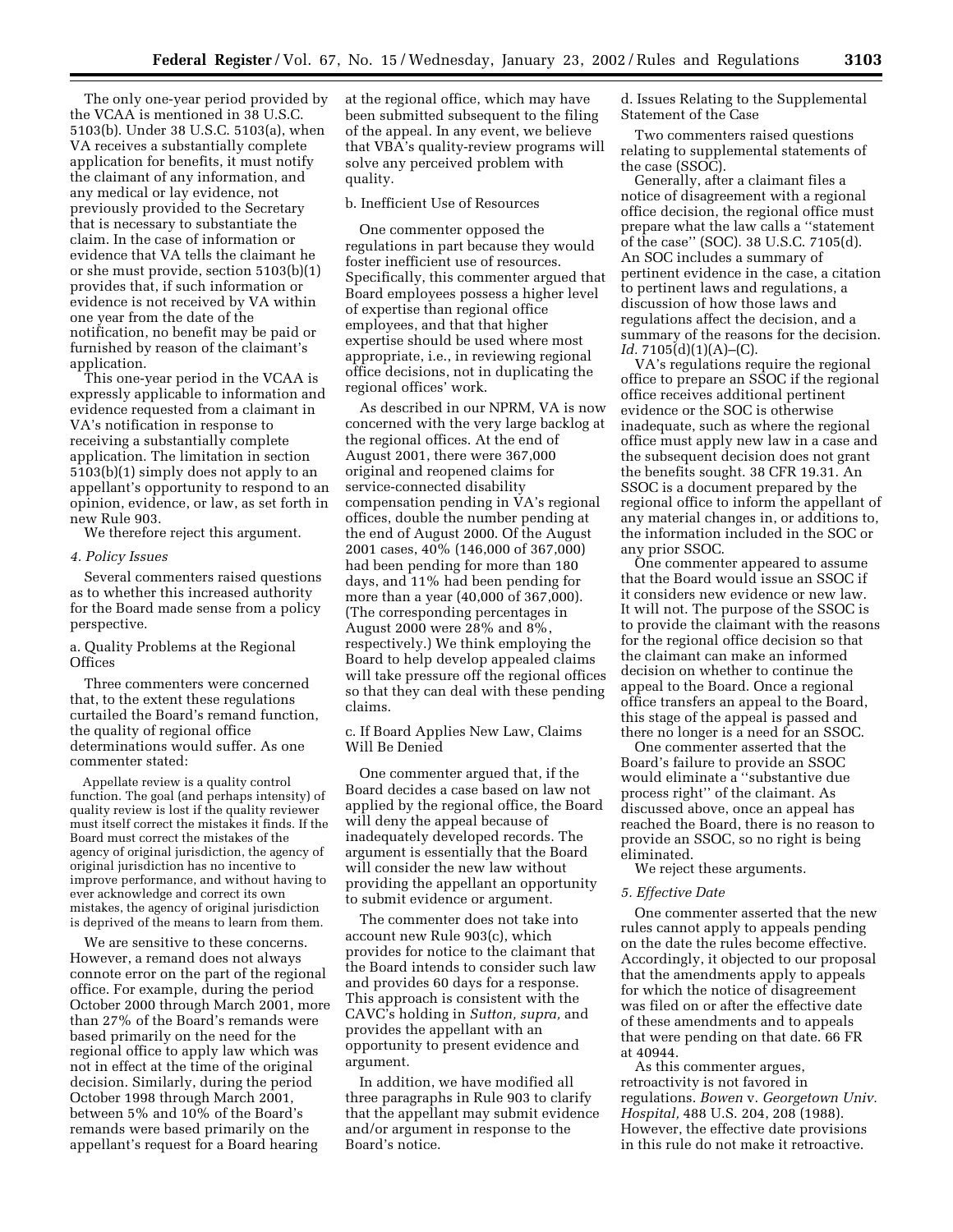The fact that a regulation applies to pending matters does not make it retroactive. As the Supreme Court has said, a statute has retroactive effect if it ''impairs rights a party possessed when he acted, increases a party's liability for past conduct, or imposes new duties with respect to transactions already completed.'' *Landgraf* v. *USI Film Prods.,* 511 U.S. 244, 280 (1994). And as the Federal Circuit has said, ''an effective date, unless expressly conditioned on other events, governs the application of a new rule.'' *Schockley* v. *Arcan,* Inc., 248 F.3d 1349, 1358–59 (Fed. Cir. 2001) (where reissue patent was pending when new rule took effect, the new rule applies); *cf. Demars* v. *First Service Bank for Savings,* 907 F.2d 1237, 1239–40 (1st Cir. 1990) (where substantive rights are not affected and there is no manifest injustice, new regulatory provisions apply to pending cases).

Under the new regulations, according to the commenter, appellants will lose their ''rights'' to have regional offices secure evidence and to have the regional offices adjudicate claims under laws those offices did not previously consider. In our view, which office within VA that will attempt to obtain evidence on behalf of a claimant or which office will adjudicate the effect of a law not previously considered are procedural matters. The appellant's rights to submit evidence and argument, as well as the right to have his or her regional office denial reviewed by the Board, are unabridged by these amendments.

Accordingly, we believe that it is proper to apply these rules to all pending appeals.

We do note, however, that these rules in no way abridge the appellant's right, under *Stegall* v. *West,* 11 Vet. App. 268, 271 (1998), to have VA comply with all remand orders, whether from the CAVC or from the Board. Accordingly, with respect to cases remanded by the Board, whether before or after the effective date of these amendments, VA's regional offices will continue to execute the remand orders, as well as prepare a SSOC when appropriate.

#### **Paperwork Reduction Act**

All collections under the Paperwork Reduction Act (44 U.S.C. 3501–3520) referenced in this document have existing Office of Management and Budget approval. This document makes no changes to those collections of information other than to change which VA component collects the information. Under this rule, the Board would collect some information currently collected by VA regional offices.

## **Executive Order 12866**

The Office of Management and Budget has reviewed this document under Executive Order 12866.

#### **Regulatory Flexibility Act**

The Secretary hereby certifies that this regulatory amendment will not have a significant economic impact on a substantial number of small entities as they are defined in the Regulatory Flexibility Act, 5 U.S.C. 601–612. This rule affects only individuals. Therefore, pursuant to 5 U.S.C. 605(b), this regulatory amendment is exempt from the initial and final regulatory flexibility analysis requirements of sections 603 and 604.

## **List of Subjects in 38 CFR Parts 19 and 20**

Administrative practice and procedure, Claims, Veterans.

Approved: November 14, 2001.

## **Anthony J. Principi,**

*Secretary of Veterans Affairs.*

For the reasons stated in the preamble, 38 CFR parts 19 and 20 are amended as follows:

# **PART 19—BOARD OF VETERANS' APPEALS: APPEALS REGULATIONS**

1. The authority citation for part 19 continues to read as follows:

**Authority:** 38 U.S.C. 501(a), unless otherwise noted.

# **Subpart A—Operation of the Board of Veterans' Appeals**

2. Section 19.9 is revised to read as follows:

# **§ 19.9 Further development.**

(a) *General.* If further evidence, clarification of the evidence, correction of a procedural defect, or any other action is essential for a proper appellate decision, a Board Member or panel of Members may:

(1) Remand the case to the agency of original jurisdiction, specifying the action to be undertaken; or

(2) Direct Board personnel to undertake the action essential for a proper appellate decision.

(i) Any such action shall comply with the provisions of  $\S 3.159(a)$  and (c)-(f) of this chapter (relating to VA's assistance to claimants in developing claims).

(ii) If the Board undertakes to provide the notice required by 38 U.S.C. 5103(a) and/or § 3.159(b)(1) of this chapter, the appellant shall have not less than 30 days to respond to the notice. If, following the notice, the Board denies a benefit sought in the pending appeal and the appellant submits relevant

evidence after the Board's decision but before the expiration of one year following the notice, that evidence shall be referred to the agency of original jurisdiction. If any evidence so referred, together with the evidence already of record, is subsequently found to be the basis of an allowance of that benefit, the award's effective date will be the same as if the Board had granted the benefit in the appeal pending when the notice was provided.

(b) *Examples.* A remand to the agency of original jurisdiction is not necessary:

(1) To clarify a procedural matter before the Board, including the appellant's choice of representative before the Board, the issues on appeal, and requests for a hearing before the Board; or

(2) For the Board to consider an appeal in light of law, including but not limited to statute, regulation, or court decision, not already considered by the agency of original jurisdiction.

(c) *Scope.* This section does not apply to:

(1) The Board's request for an opinion under Rule 901 (§ 20.901 of this chapter);

(2) The Board's supplementation of the record with a recognized medical treatise; and

(3) Matters over which the Board has original jurisdiction described in Rules 609 and 610 (§§ 20.609 and 20.610 of this chapter).

(Authority: 38 U.S.C. 7102, 7103(c), 7104(a)).

3. Section 19.31 is revised to read as follows:

#### **§ 19.31 Supplemental statement of the case.**

(a) *Purpose and limitations.* A ''Supplemental Statement of the Case,'' so identified, is a document prepared by the agency of original jurisdiction to inform the appellant of any material changes in, or additions to, the information included in the Statement of the Case or any prior Supplemental Statement of the Case. In no case will a Supplemental Statement of the Case be used to announce decisions by the agency of original jurisdiction on issues not previously addressed in the Statement of the Case, or to respond to a notice of disagreement on newly appealed issues that were not addressed in the Statement of the Case. The agency of original jurisdiction will respond to notices of disagreement on newly appealed issues not addressed in the Statement of the Case using the procedures in §§ 19.29 and 19.30 of this part (relating to statements of the case).

(b) *When furnished.* The agency of original jurisdiction will furnish the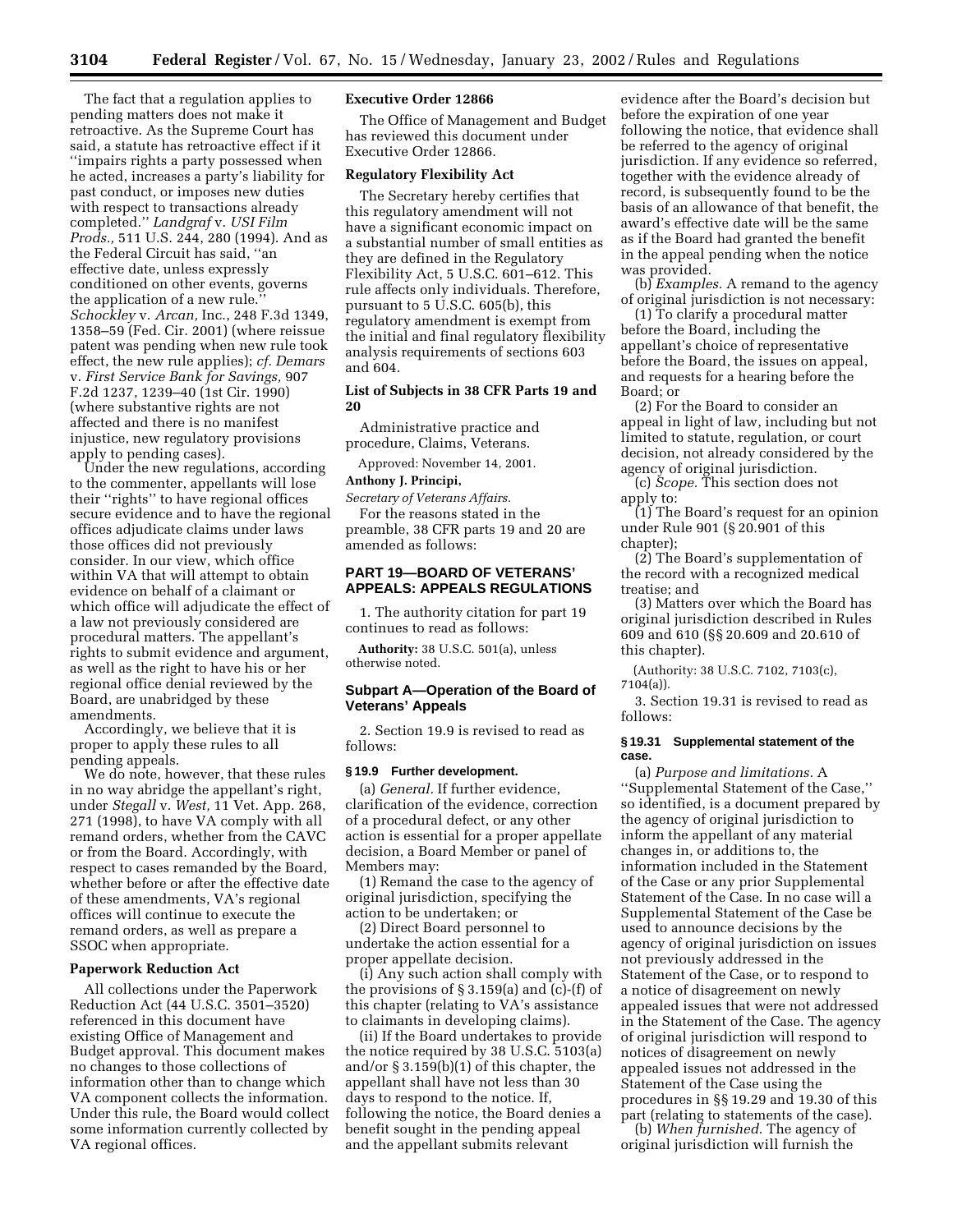appellant and his or her representative, if any, a Supplemental Statement of the Case if:

(1) The agency of original jurisdiction receives additional pertinent evidence after a Statement of the Case or the most recent Supplemental Statement of the Case has been issued and before the appeal is certified to the Board of Veterans' Appeals and the appellate record is transferred to the Board;

(2) A material defect in the Statement of the Case or a prior Supplemental statement of the Case is discovered; or

(3) For any other reason the Statement of the Case or a prior Supplemental Statement of the Case is inadequate.

(c) *Pursuant to remand from the Board.* The agency of original jurisdiction will issue a Supplemental Statement of the Case if, pursuant to a remand by the Board, it develops the evidence or cures a procedural defect, unless:

(1) The only purpose of the remand is to assemble records previously considered by the agency of original jurisdiction and properly discussed in a prior Statement of the Case or Supplemental Statement of the Case; or

(2) The Board specifies in the remand that a Supplemental Statement of the Case is not required.

(Authority: 38 U.S.C. 7105(d)).

# **PART 20—BOARD OF VETERANS' APPEALS: RULES OF PRACTICE**

4. The authority citation for part 20 continues to read as follows:

**Authority:** 38 U.S.C. 501(a) and as noted in specific sections.

# **Subpart J—Action by the Board**

5. Section 20.903 is revised to read as follows:

#### **§ 20.903 Rule 903. Notification of evidence secured and law to be considered by the Board and opportunity for response.**

(a) *If the Board obtains a legal or medical opinion.* If the Board requests an opinion pursuant to Rule 901 (§ 20.901 of this part), the Board will notify the appellant and his or her representative, if any. When the Board receives the opinion, it will furnish a copy of the opinion to the appellant's representative or, subject to the limitations provided in 38 U.S.C. 5701(b)(1), to the appellant if there is no representative. A period of 60 days from the date the Board furnishes a copy of the opinion will be allowed for response, which may include the submission of relevant evidence or argument. The date the Board furnishes a copy will be presumed to be the same

as the date of the letter or memorandum that accompanies the copy of the opinion for purposes of determining whether a response was timely filed.

(b) *If the Board obtains other evidence.* If, pursuant to § 19.9(a) or § 19.37(b) of this chapter, the Board obtains pertinent evidence that was not submitted by the appellant or the appellant's representative, the Board will notify the appellant and his or her representative, if any, of the evidence obtained by furnishing a copy of such evidence. A period of 60 days from the date the Board furnishes the notice will be allowed for response, which may include the submission of relevant evidence or argument. The date the Board furnishes the notice will be presumed to be the same as the date of the letter or memorandum that accompanies the notice for purposes of determining whether a response was timely filed.

(c) *If the Board considers law not already considered by the agency of original jurisdiction.* If the Board intends to consider law not already considered by the agency of original jurisdiction and such consideration could result in denial of the appeal, the Board will notify the appellant and his or her representative, if any, of its intent to do so and that such consideration in the first instance by the Board could result in denial of the appeal. The notice from the Board will contain a copy or summary of the law to be considered. A period of 60 days from the date the Board furnishes the notice will be allowed for response, which may include the submission of relevant evidence or argument. The date the Board furnishes the notice will be presumed to be the same as the date of the letter that accompanies the notice for purposes of determining whether a response was timely filed. No notice is required under this paragraph if the Board intends to grant the benefit being sought or if the appellant or the appellant's representative has advanced or otherwise argued the applicability of the law in question.

(Authority: 38 U.S.C. 7104(a), 7109(c)).

#### **Subpart N—Miscellaneous**

6. Section 20.1304 is amended by:

a. Revising the last sentence in paragraph (a);

b. Revising paragraph (b);

c. Removing paragraph (c); and

d. Redesignating paragraph (d) as paragraph (c).

The revisions read as follows:

#### **§ 20.1304 Rule 1304. Request for change in representation, request for personal hearing, or submission of additional evidence following certification of an appeal to the Board of Veterans' Appeals.**

(a) \* \* \* Any pertinent evidence submitted by the appellant or representative is subject to the requirements of paragraph (c) of this section if a simultaneously contested claim is involved.

(b) *Subsequent request for a change in representation, request for a personal hearing, or submission of additional evidence*—(1) *General rule.* Subject to the exception in paragraph (b)(2) of this section, following the expiration of the period described in paragraph (a) of this section, the Board of Veterans' Appeals will not accept a request for a change in representation, a request for a personal hearing, or additional evidence except when the appellant demonstrates on motion that there was good cause for the delay. Examples of good cause include, but are not limited to, illness of the appellant or the representative which precluded action during the period; death of an individual representative; illness or incapacity of an individual representative which renders it impractical for an appellant to continue with him or her as representative; withdrawal of an individual representative; the discovery of evidence that was not available prior to the expiration of the period; and delay in transfer of the appellate record to the Board which precluded timely action with respect to these matters. Such motions must be in writing and must include the name of the veteran; the name of the claimant or appellant if other than the veteran (e.g., a veteran's survivor, a guardian, or a fiduciary appointed to receive VA benefits on an individual's behalf); the applicable Department of Veterans Affairs file number; and an explanation of why the request for a change in representation, the request for a personal hearing, or the submission of additional evidence could not be accomplished in a timely manner. Such motions must be filed at the following address: Director, Administrative Service (014), Board of Veterans' Appeals, 810 Vermont Avenue, NW., Washington, DC 20420. Depending upon the ruling on the motion, action will be taken as follows:

(i) *Good cause not shown.* If good cause is not shown, the request for a change in representation, the request for a personal hearing, or the additional evidence submitted will be referred to the agency of original jurisdiction upon completion of the Board's action on the pending appeal without action by the Board concerning the request or